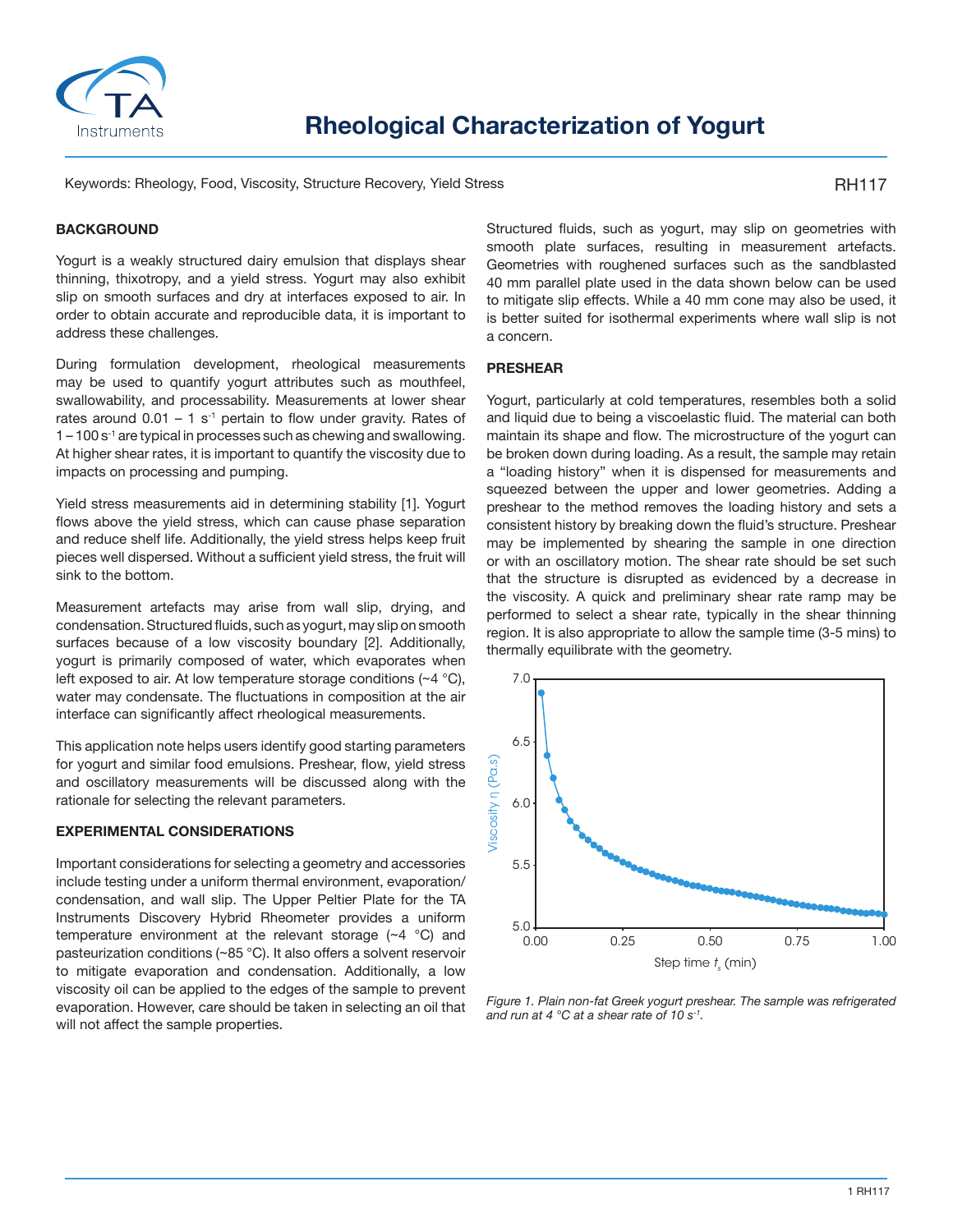

*Figure 2. Viscoelastic recovery immediately following a preshear step. The storage modulus (blue) roughly correlates with structure and recovers to a plateau. The loss modulus (green) changes little as the structure recovers. The tan(δ) value is inversely correlated with elasticity. A strain of 0.2% was applied at 1Hz, which is within the linear viscoelastic region.*

The plain non-fat Greek yogurt sample in Figure 1 was stored and loaded at 4 °C prior to a preshear at 10 s<sup>-1</sup>. The sample was sheared to erase any loading history. For subsequent samples, the viscosity starting values may vary (due to loading), but similar values should be reached at the end of the preshear. Before performing the next measurement, the sheared sample is allowed to recover. Recovery may be monitored with small amplitude oscillatory shear as shown in Figure 2. This method measures the material response under a small, fixed deformation within the linear viscoelastic region. This small motion allows users to probe the structure without destroying it and is ideal for measuring recovery.



*Figure 3. Oscillatory preshear and recovery of plain non-fat Greek yogurt. The storage modulus (blue) and loss modulus (green) are shown during and after preshear. The stress amplitude is shown in red.*

Another type of preshear may be performed with larger amplitude motion by controlling the shear amplitude (e.g. 100% strain) or the shear stress, which is above the linear region of the sample. Figure 3 shows an oscillatory preshear using ~80 Pa of stress followed by the recovery measured at 0.8 Pa. During the preshear, the structure is broken down and the loss modulus is higher than the storage modulus. When the elevated stress is removed, the storage modulus recovers as the structure rebuilds. A set time for equilibration or "soak time" after the preshear is then included in the procedure.

### **FLOW SWEEP**

The flow sweep is a standard experiment to determine the viscosity as a function of shear rate. The experiment typically starts at low shear rates and then gradually increases with each point. The flow sweep applies a shear rate or shear stress and allows the sample to equilibrate before collecting data and proceeding to the next point. In this context, equilibration is achieved when the viscosity is constant with time at the applied shear conditions.

The instrument can automatically detect equilibration using steady state sensing. The example in Figure 4 is a shear rate sweep. The instrument controls the shear rate and measures the shear stress. The software may be set to take averages every 10 s and record a datapoint after 3 averages deviate by less than 5%. If this condition is not achieved in 1 minute and 30 seconds, then the software will report the data collected at the last 10 s and indicate that it was not collected at equilibrium due to time out. The instrument also records how each datapoint ended: equilibration or time out.

The shear rate range depends on the application. Yogurt may experience low shear rates of  $0.01 - 1$  s<sup>-1</sup> during storage and and higher shear rates during chewing and swallowing. The shear rate sweep (Figure 4) shows shear thinning behavior and no plateau in the viscosity. It is notable that the viscosity as a function of shear



*Figure 4. Flow sweep of plain non-fat Greek yogurt. A yield stress is observed at low shear. A soak time of 3 minutes was applied before the measurement.*

rate has a slope of -1 on a log plot. The stress also decreases only slightly at lower shear rates, which is an indication of a yield stress. For structured viscoelastic fluids, like yogurt, a yield stress is expected.

### **YIELD STRESS**

The yield stress is the stress at which a material starts to flow. Below the yield stress, the material does not flow. It is related to the structure of the material and the measured value depends on the experiment performed and the state of the material. As such, "apparent yield stress" is often used to report a yield stress value.

For the yogurt sample in Figure 4, a yield stress can be obtained by averaging the stress from the sweep between 0.01 and 1  $s<sup>-1</sup>$  giving a result of  $\sim$ 25 Pa. Another method to determine the yield stress is a flow ramp with stress control. Users can select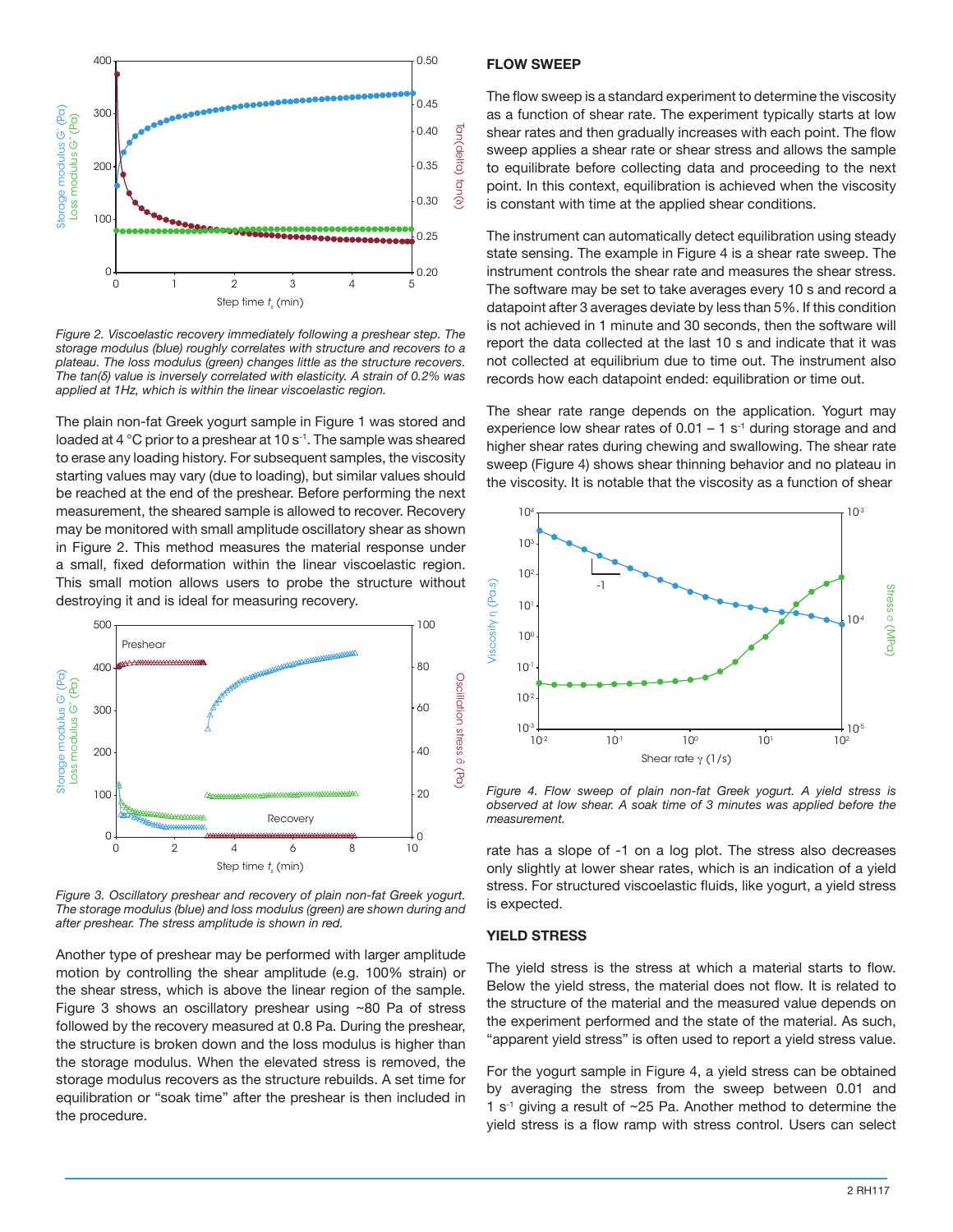the "Unlimited" mode on the experiment setup screen to control the flow ramp stress. The stress is increased linearly over time and after it exceeds the yield stress, the shear rate increases dramatically. The curve beyond the yield point may be fit to a line where the y-intercept at 0 shear is the yield stress. This fit is a Bingham model yield stress as shown in Figure 5. The yield stress value obtained is approximately the same as the value obtained from the flow sweep (~25 Pa). The result of the stress ramp can be influenced by the acceleration, or, how fast the stress increases. It is important to do the exact same experiment when comparing the yield stress of two samples. Where and how the intercept is calculated can also influence the result. Another model to mention is the Hershel-Bulkley model which fits the curve with a yield stress and power law relationship, rather than a purely linear fit after the yield.

As mentioned in the preshear section, structure recovery is time dependent. Similarly, the yield stress may be affected by when the material is measured. The yield stress would likely be measured lower just after stirring (shearing) than it would after minutes at rest. The structure of a material can often be investigated more analytically using oscillation experiments.



*Figure 5. Stress ramp to determine yield stress of plain non-fat Greek yogurt. The yield stress is the intercept of the line, 25.8 Pa.*

#### **OSCILLATORY MEASUREMENTS**

Oscillatory measurements apply a sinusoidal deformation to the sample. The sample is sheared back and forth to determine the relationship between the stress and strain. A flow experiment gives a viscosity; stress divided by strain rate with units of Pascal seconds, Pa•s. An oscillatory measurement gives storage and loss moduli; stress divided by strain with units of Pascals, Pa. The higher the modulus of a sample the harder it is to deform. The storage (elastic) component relates to how well the sample holds its shape while the loss (viscous) component relates to energy dissipated when the material is sheared. A purely elastic material has no loss modulus, e.g. steel. A purely viscous material has no storage modulus, e.g. water or oil. Materials with some viscous and some elastic component are viscoelastic.

Sample structure is not broken down by small oscillations as long as the oscillation amplitude is within the linear viscoelastic region. To determine an appropriately small strain [3], a strain sweep may be performed as shown in Figure 6. Structure is related to the storage modulus and at amplitudes higher than 0.5% strain, the

storage modulus decreases with increasing strain. Here, a strain of 0.5% would be considered the critical strain and the end of the linear viscoelastic region. The storage and loss moduli are independent of the strain up to the critical strain. The critical strain depends on the oscillation frequency, or how fast the sample is sheared back and forth, as well as the temperature of the sample. Higher frequencies and lower temperatures result in a shorter linear region and lower critical strain. The amplitude sweep also shows that the storage modulus is much higher than the loss modulus at 4 °C and 1 Hz. Under these conditions, the sample retains most of its shape.



*Figure 6. Amplitude sweep on plain non-fat Greek yogurt sample at 4 °C and 1 Hz. The linear viscoelastic region may be determined from this measurement. The end of the linear viscoelastic region is the critical strain and is marked on the graph at about 0.5% strain.*

Identifying the linear viscoelastic region is important for selecting a strain that will not destroy the sample during a frequency sweep. While the sample will not be damaged below a critical strain, the signal to noise ratio is another important concern. The selected strain must also be high enough to generate good signal to noise in the torque/displacement curves. The raw displacement and torque signal can be viewed for each point with the point display available in TRIOS. A strain of 0.1% is shown in Figure 7, where the signal to noise ratio is a good example. The strain is sufficiently low that small changes in frequencies or temperature will not push the measurement outside of the linear viscoelastic region.



*Figure 7. Raw torque and displacement curves at 0.1% strain and 1 Hz oscillation at 4 °C on plain non-fat Greek yogurt. Smooth curves indicate exceptional signal to noise.*